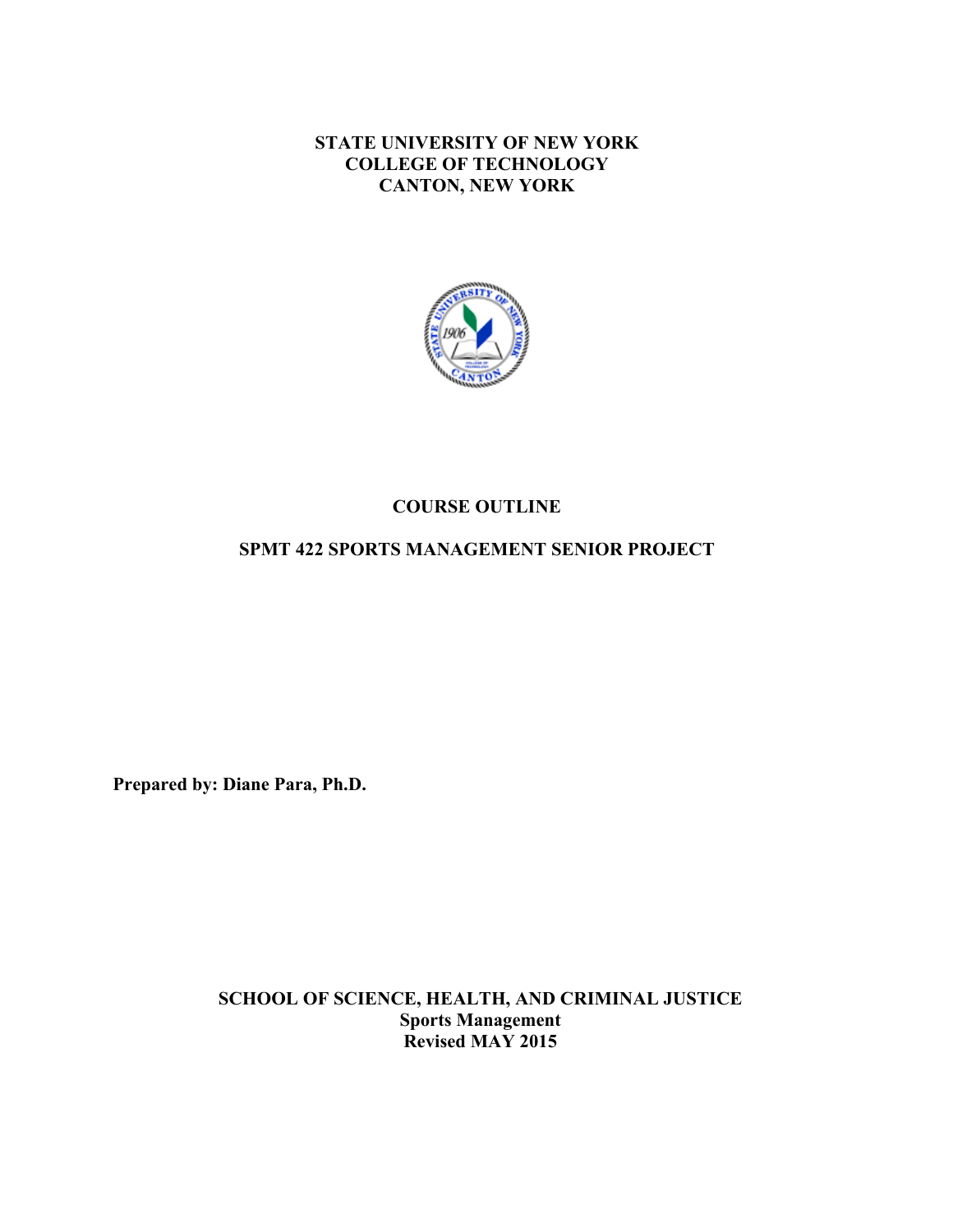### **SPMT 422 Sports Management Senior Project**

- **A.** COURSE TITLE: Sports Management Senior Project
- **B.** COURSE NUMBER: SPMT 422
- **C.** CREDIT HOURS: 3, 6, 9, 12, or 15
- **D.** WRITING INTENSIVE COURSE: (OPTIONAL) Yes
- **E.** COURSE LENGTH: 15 weeks
- **F**. SEMESTER (S) OFFERED: Spring or fall
- **G**. HOURS OF LECTURE, LABORATORY, RECITATION, TUTORIAL, ACTIVITY: 112.5 to 562.5 project hours
- **H.** CATALOG DESCRIPTION: This course is an alternative to SPMT 421 for students unable to complete a 15-credit internship. Students complete a senior research project specifically addressing a critical issue in a sport management setting or germane to a sports profession. Under the guidance of a faculty mentor, the student submits a research proposal, conducts research, prepares a thesis style report, and presents a defense to a thesis committee. Length and depth of the project dependent upon credit value.
- Sports Management & SPMT senior standing OR POI **I.** PRE-REQUISITES/CO-COURSES: SPMT 410 Orientation to Culminating Experience in
- **J.** STUDENT LEARNING OUTCOMES: To successfully complete a senior project, students will:

| <b>Course Objective</b>                                 | <b>Institutional SLO</b> |
|---------------------------------------------------------|--------------------------|
| a. Develop techniques in conducting research in the     | 2. Crit. Thinking        |
| sports management field                                 | 3. Prof. Competence      |
| b. Synthesize information from various courses and      | 2. Crit. Thinking        |
| research to formulate appropriate research questions    | 3. Prof. Competence      |
| c. Identify topic theories through a review of the      | 2. Crit. Thinking        |
| literature                                              | 3. Prof. Competence      |
| d. Identify the most appropriate research method for    | 2. Crit. Thinking        |
| topic                                                   | 3. Prof. Competence      |
| e. Critically analyze and review authoritative theories | 2. Crit. Thinking        |
|                                                         | 3. Prof. Competence      |
| f. Use knowledge gained from the literature review to   | 1. Communication         |
| prepare a written work commensurate with senior         | 2. Crit. Thinking        |
| status                                                  | 3. Prof. Competence      |
| g. Successfully use APA writing style                   | 1. Communication         |
|                                                         | 2. Crit. Thinking        |
| h. Successfully defend research and conclusions to a    | 1. Communication         |
| thesis committee based upon knowledge gained            | 2. Crit. Thinking        |
| through the research project                            | 3. Prof. Competence      |
|                                                         | 4. Inter-intrapersonal   |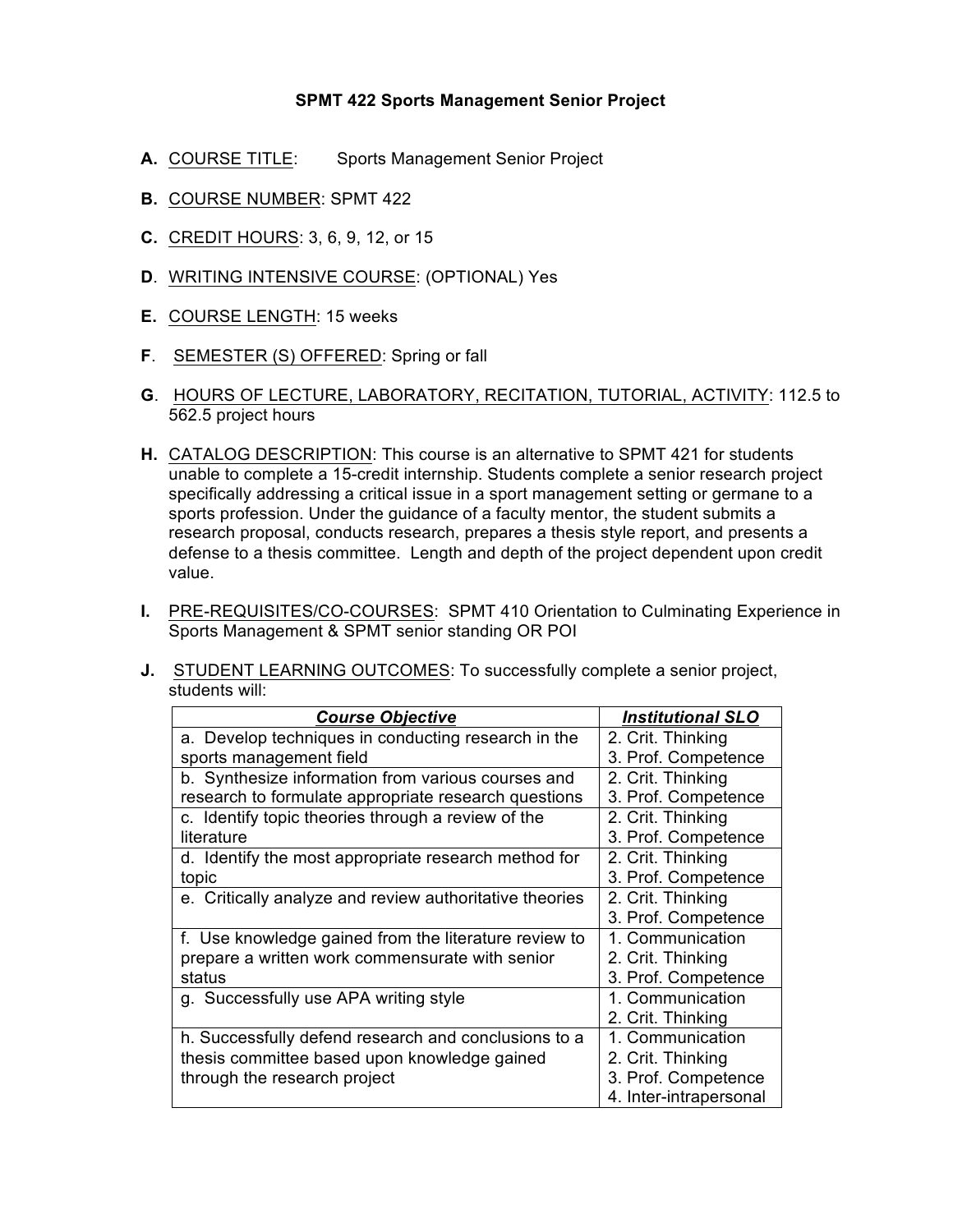- **K.** TEXTS: n/a
- **L.** REFERENCES: The following reference is required:
	- Li, M., Pitts, B. & Quarterman, J. (2008). Research methods in sport management. Morgantown, WV.: Fitness Information Technology.

 American Psychological Association (2009). *Publication Manual of the American Psychological Association (6th ed.)*. Washington, DC: American Psychological Association.

- **M.** EQUIPMENT: None.
- **N**. GRADING METHOD: A-F
- **O.** EVALUATION CRITERIA/METHODS:

 Senior paper/project grade will be based on the average cumulative scores determined by the members of the committee in review of the oral defense and written report.

#### **P**. DETAILED COURSE OUTLINE

- **I.** Application for Senior Project
	- A. Students must inform advisor of intent to complete a senior project during orientation class in prior semester.
	- B. Application must be approved by the Project Advisor and Program Director
	- C. Senior project must be completed during the student's last semester of study and all SPMT required courses must be completed.
- **II.** Assignment of Faculty Project Advisor
	- A. Student will request a faculty project advisor and selection will depend on availability and willingness of the faculty member to serve as advisor. The faculty project advisor must be a faculty within the Sport Management program.
	- B. The Advisor must receive a signed statement from the student that the student understands the time commitment for Independent projects before the selection of the faculty review committee begins.
		- 3 cr. = 7.5 hrs/wk for 15 weeks (112.5 hours)
		- 6 cr. = 15 hrs/wk for 15 weeks (225 hours)
		- 9 cr. = 22.5 hrs/wk for 15 weeks (337.5 hours)
		- 12 cr. = 30 hrs/wk for 15 weeks (450 hours)
		- 15 cr. = 37.5 hrs/wk for 15 weeks (562.5 hours)
- **III.** Selection of Faculty Review Committee
	- A. The review committee will be comprised of three SUNY Canton faculty members: and a faculty member selected from another program within SUNY Canton. the Project Advisor, a faculty member selected from within the student's school,
	- B. Either the student or the Advisor may nominate the members of the review committee; however, the final selection requires approval of the Project Advisor.